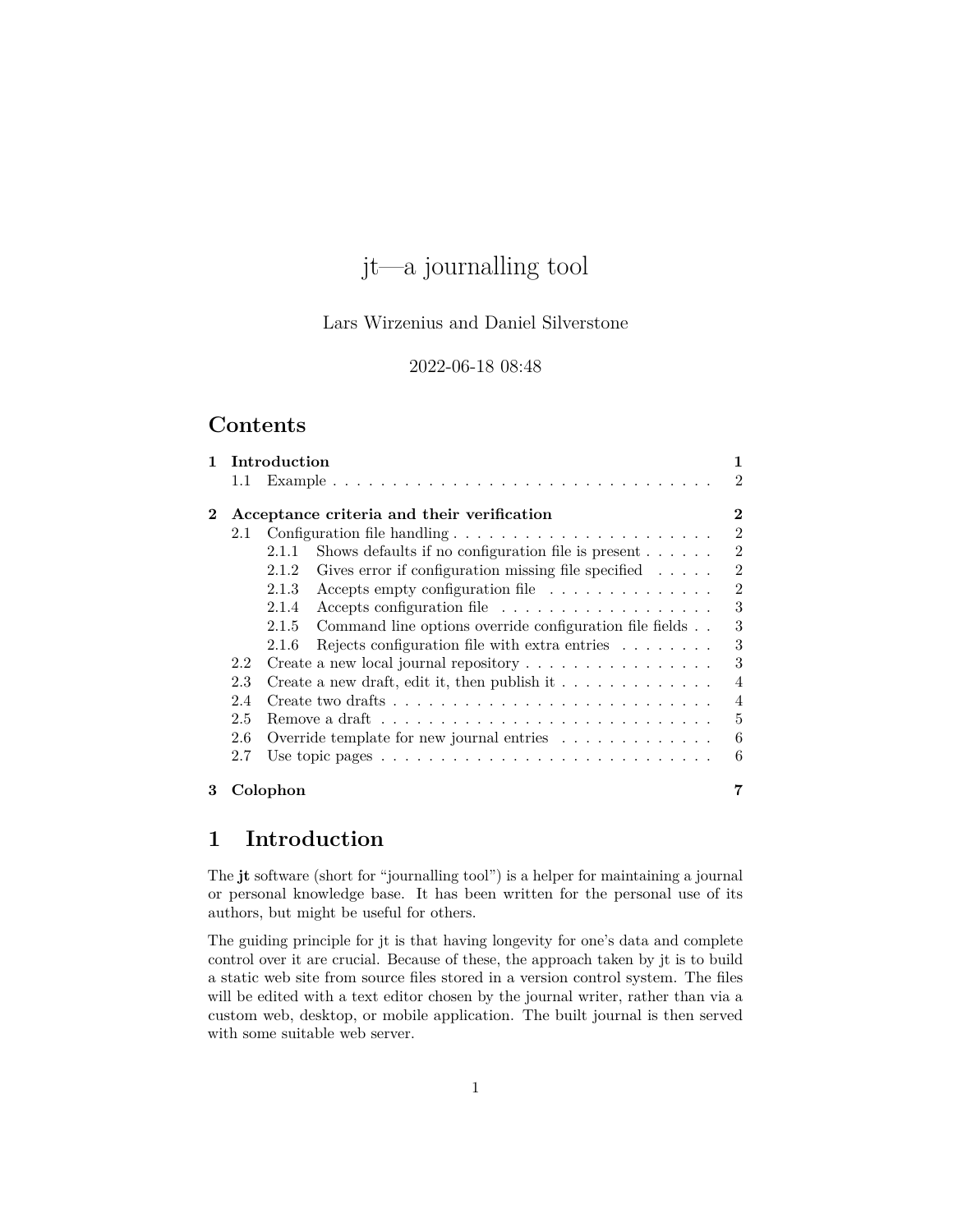The role of jt is to make it easier to create new journal entries (new Markdown files), and to make all the common tasks of maintaining a knowledge base have minimal friction.

#### <span id="page-1-0"></span>**1.1 Example**

The following example creates a new journal, which will be the default journal for the user, and a new journal entry. The entry is a draft until it's finished.

```
$ jt --dirname ~/Journal init default "My private journal"
$ jt new --tag meta --tag journalling "My first journal entry"
... # text editor is opened so the new entry can be written
$ jt finish 0 first-entry
```
# <span id="page-1-1"></span>**2 Acceptance criteria and their verification**

This chapter defines detailed acceptance criteria and how they're verified using  $scenarios$  for the Subplot<sup>[1](#page-1-6)</sup> tool.

### <span id="page-1-2"></span>**2.1 Configuration file handling**

These scenarios verify that jt handles its configuration file correctly.

#### <span id="page-1-3"></span>**2.1.1 Shows defaults if no configuration file is present**

*given* an installed jt *when* I run **jt config** *then* stdout matches regex **dirname:.\*/\.local.share/jt** *and* stdout matches regex **editor: "/usr/bin/editor"**

#### <span id="page-1-4"></span>**2.1.2 Gives error if configuration missing file specified**

*given* an installed jt *when* I try to run **jt --config does-not-exist config** *then* command fails *and* stderr contains "**does-not-exist**"

#### <span id="page-1-5"></span>**2.1.3 Accepts empty configuration file**

```
given an installed jt
and file empty.yaml
when I run jt --config empty.yaml config
then stdout matches regex dirname:.*/\.local.share/jt
and stdout matches regex editor: "/usr/bin/editor"
```
File: **empty.yaml**

<span id="page-1-6"></span><sup>1</sup><https://subplot.liw.fi/>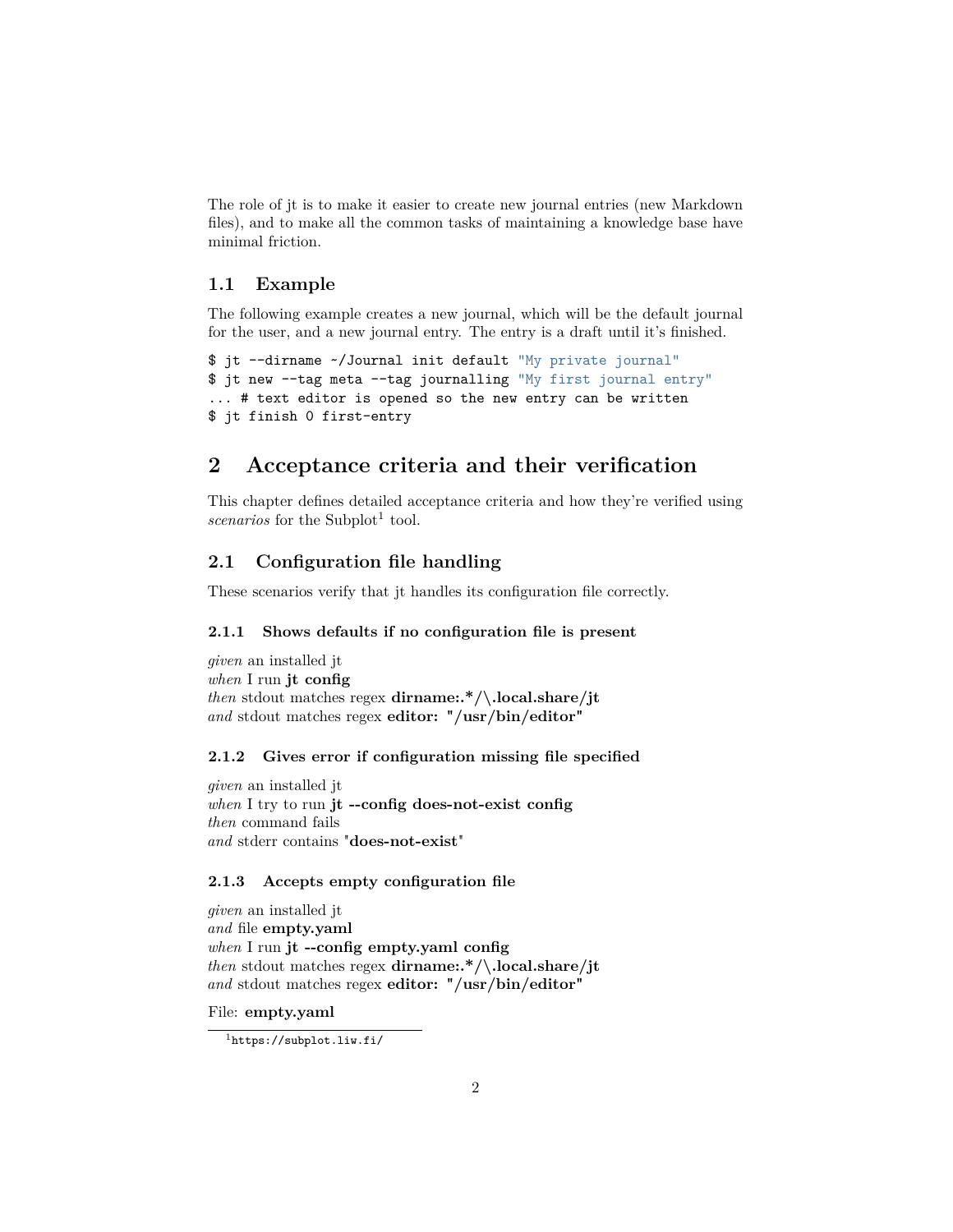<sup>1</sup> **{}**

#### <span id="page-2-0"></span>**2.1.4 Accepts configuration file**

Note that the configuration file uses a tilde syntax to refer to the user's home directory.

*given* an installed jt *and* file **config.yaml** *when* I run **jt --config config.yaml config** *then* stdout matches regex **dirname:.\*/.\*/journal** *and* stdout matches regex **editor: "emacs"**

File: **config.yaml**

```
1 dirname: ~/journal
2 editor: emacs
```
#### <span id="page-2-1"></span>**2.1.5 Command line options override configuration file fields**

*given* an installed jt *and* file **config.yaml** *when* I run **jt --config config.yaml --dirname xxx --editor yyy config** *then* stdout matches regex **dirname: "xxx"** *and* stdout matches regex **editor: "yyy"**

#### <span id="page-2-2"></span>**2.1.6 Rejects configuration file with extra entries**

*given* an installed jt *and* file **toomuch.yaml** *when* I try to run **jt --config toomuch.yaml config** *then* command fails *and* stderr contains "**unknown\_field**"

File: **toomuch.yaml**

<sup>1</sup> unknown\_field**:** foo

#### <span id="page-2-3"></span>**2.2 Create a new local journal repository**

jt works on a local repository, and it can be created an initialised using the tool.

*given* an installed jt *when* I run **jt --dirname jrnl init default "My test journal"** *then* command is successful *and* directory **jrnl** exists *and* there are no uncommitted changes in **jrnl** *when* I run **jt --dirname jrnl is-journal** *then* command is successful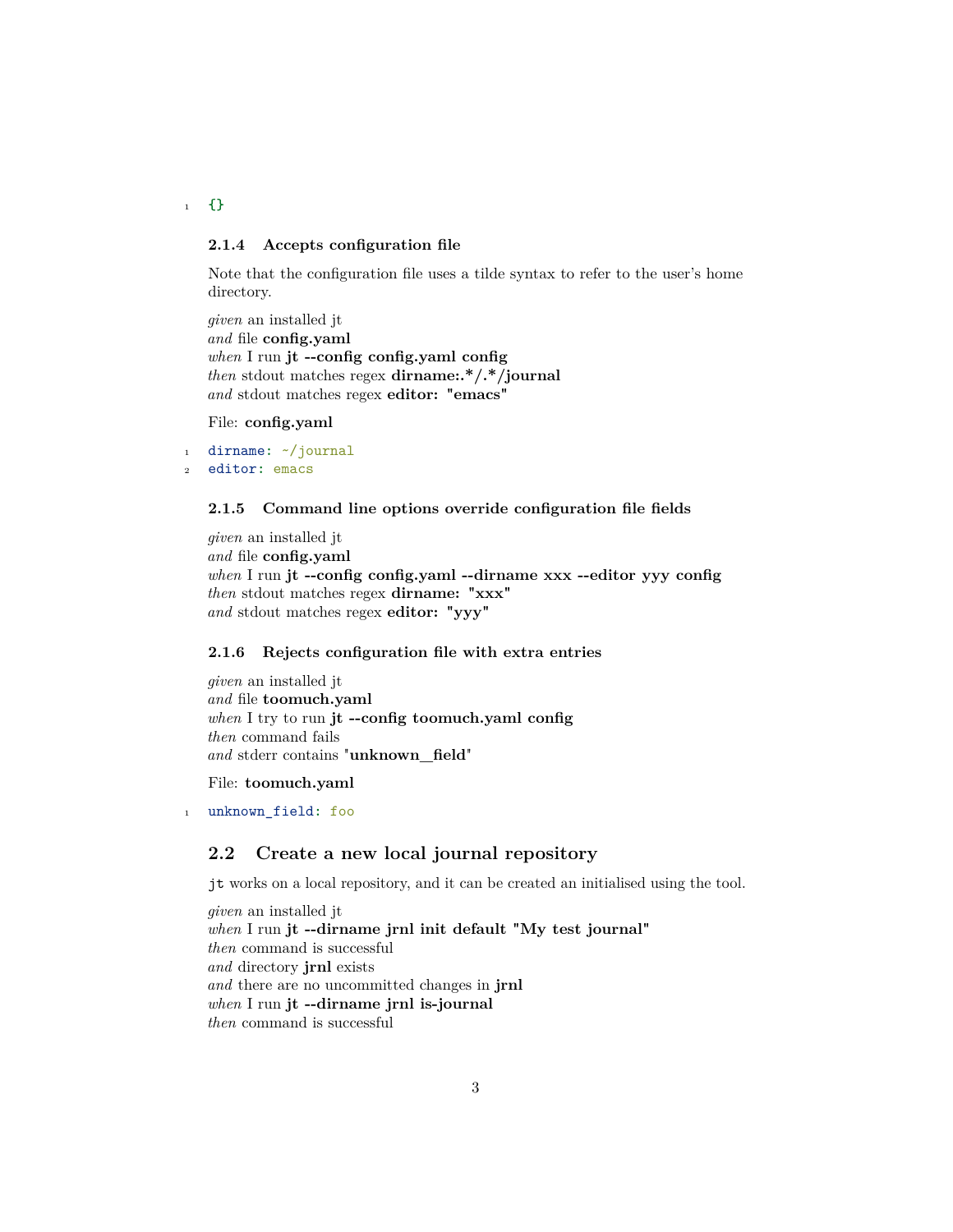*when* I try to run **jt --dirname bogus is-journal** *then* command fails

## <span id="page-3-0"></span>**2.3 Create a new draft, edit it, then publish it**

Verify that we can create a new draft entry for the journal.

*given* an installed jt *when* I run **jt --dirname jrnl init default "My test journal"** *then* command is successful *and* there are no drafts in **jrnl** *and* there are no journal entries in **jrnl** *when* I run **jt --editor=none --dirname=jrnl new "Abracadabra"** *then* command is successful *and* there is one draft in **jrnl** *and* draft **0** in **jrnl** contains "**Abracadabra**" *and* draft **0** in **jrnl** contains "**!meta date=**" *when* I run **jt --dirname=jrnl list** *then* stdout matches regex **ˆ0 Abracadabra\$** *given* an executable script **append.sh** *when* I run **jt --editor=./append.sh --dirname=jrnl edit 0** *then* command is successful *and* draft **0** in **jrnl** contains "**Open sesame!**" *when* I run **jt --dirname=jrnl finish 0 abra** *then* command is successful *and* there is one journal entry in **jrnl**, at **FILE** *and* file name <**FILE**> ends with **.mdwn** *and* journal entry <**FILE**> contains "**Abracadabra**" *and* journal entry <**FILE**> contains "**Open sesame!**" *and* there are no drafts in **jrnl** *and* there are no uncommitted changes in **jrnl**

#### File: **append.sh**

```
1 #!/bin/sh
```
<sup>2</sup> set -eux

```
3 echo "Open sesame!" >> "$1"
```
#### <span id="page-3-1"></span>**2.4 Create two drafts**

Verify that we can create two draft entries at the same time.

*given* an installed jt *when* I run **jt --dirname jrnl init default "My test journal"** *then* command is successful *and* there are no drafts in **jrnl** *and* there are no journal entries in **jrnl** *when* I run **jt --editor=none --dirname=jrnl new "Abracadabra"**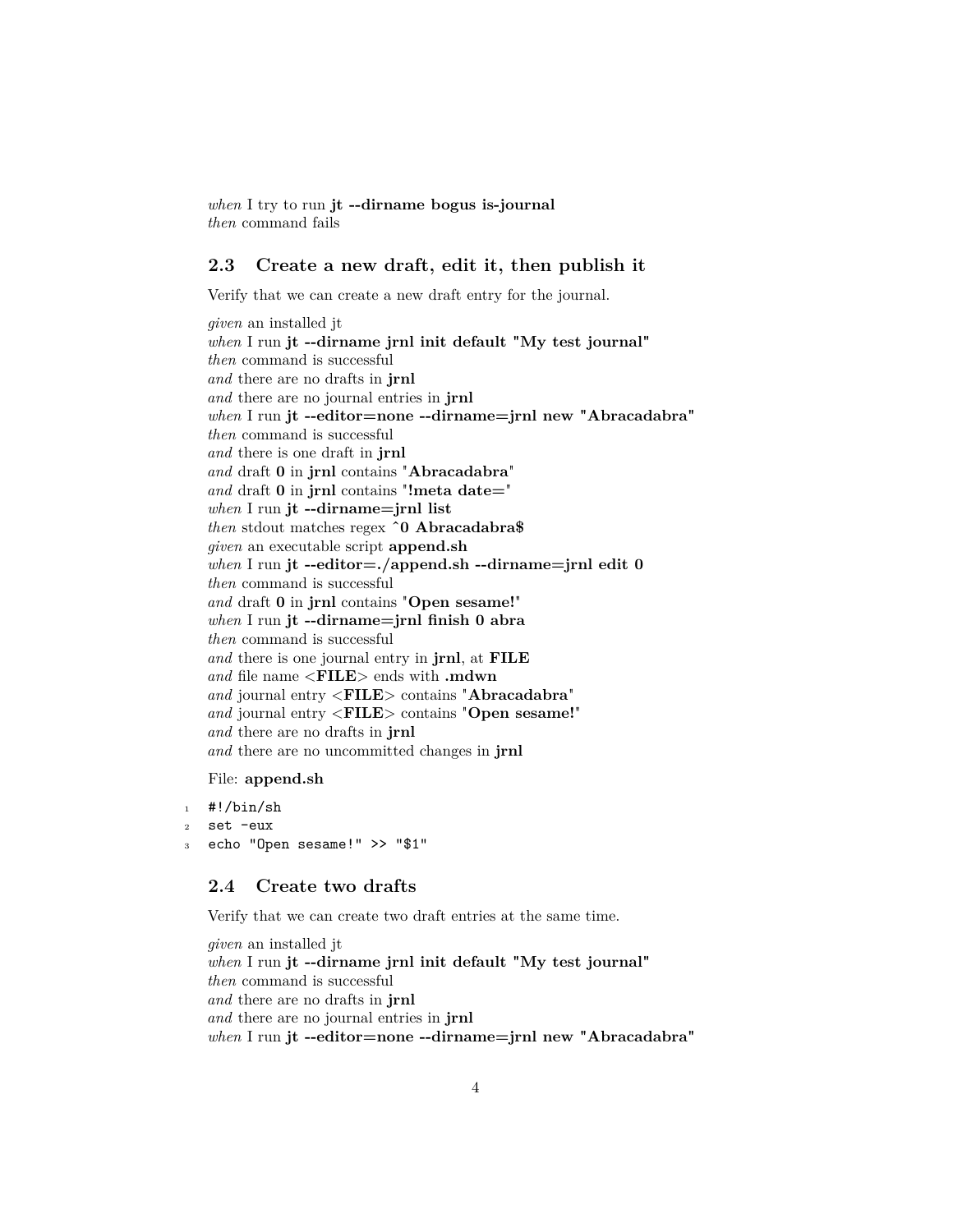*then* command is successful *and* there is one draft in **jrnl** *and* draft **0** in **jrnl** contains "**Abracadabra**" *when* I run **jt --editor=none --dirname=jrnl new "Simsalabim"** *then* command is successful *and* there are two drafts in **jrnl** *and* draft **0** in **jrnl** contains "**Abracadabra**" *and* draft **1** in **jrnl** contains "**Simsalabim**" *given* an executable script **append.sh** *when* I run **jt --editor=./append.sh --dirname=jrnl edit 0** *then* draft **0** in **jrnl** contains "**Open sesame!**" *when* I run **jt --editor=./append.sh --dirname=jrnl edit 1** *then* draft **1** in **jrnl** contains "**Open sesame!**" *when* I run **jt --dirname=jrnl finish 0 abra** *then* command is successful *and* there is one journal entry in **jrnl**, at **FILE** *and* journal entry <**FILE**> contains "**Abracadabra**" *and* journal entry <**FILE**> contains "**Open sesame!**" *and* there is one draft in **jrnl** *when* I run **jt --dirname=jrnl finish 1 sim** *then* command is successful *and* there are two journal entries in **jrnl**, at **FILE1** and **FILE2** *and* journal entry <**FILE1**> contains "**Abracadabra**" *and* journal entry <**FILE2**> contains "**Simsalabim**" *and* there are no drafts in **jrnl** *and* there are no uncommitted changes in **jrnl**

## <span id="page-4-0"></span>**2.5 Remove a draft**

Verify that we can remove a draft, and then create a new one.

*given* an installed jt *when* I run **jt --dirname jrnl init default "My test journal"** *then* command is successful *and* there are no drafts in **jrnl** *and* there are no journal entries in **jrnl** *when* I run **jt --editor=none --dirname=jrnl new "Hulabaloo"** *then* command is successful *and* there is one draft in **jrnl** *and* draft **0** in **jrnl** contains "**Hulabaloo**" *and* draft **0** in **jrnl** contains "**!meta date=**" *when* I run **jt --dirname=jrnl remove 0** *then* command is successful *and* there are no drafts in **jrnl** *and* there are no journal entries in **jrnl** *when* I run **jt --editor=none --dirname=jrnl new "Abracadabra"**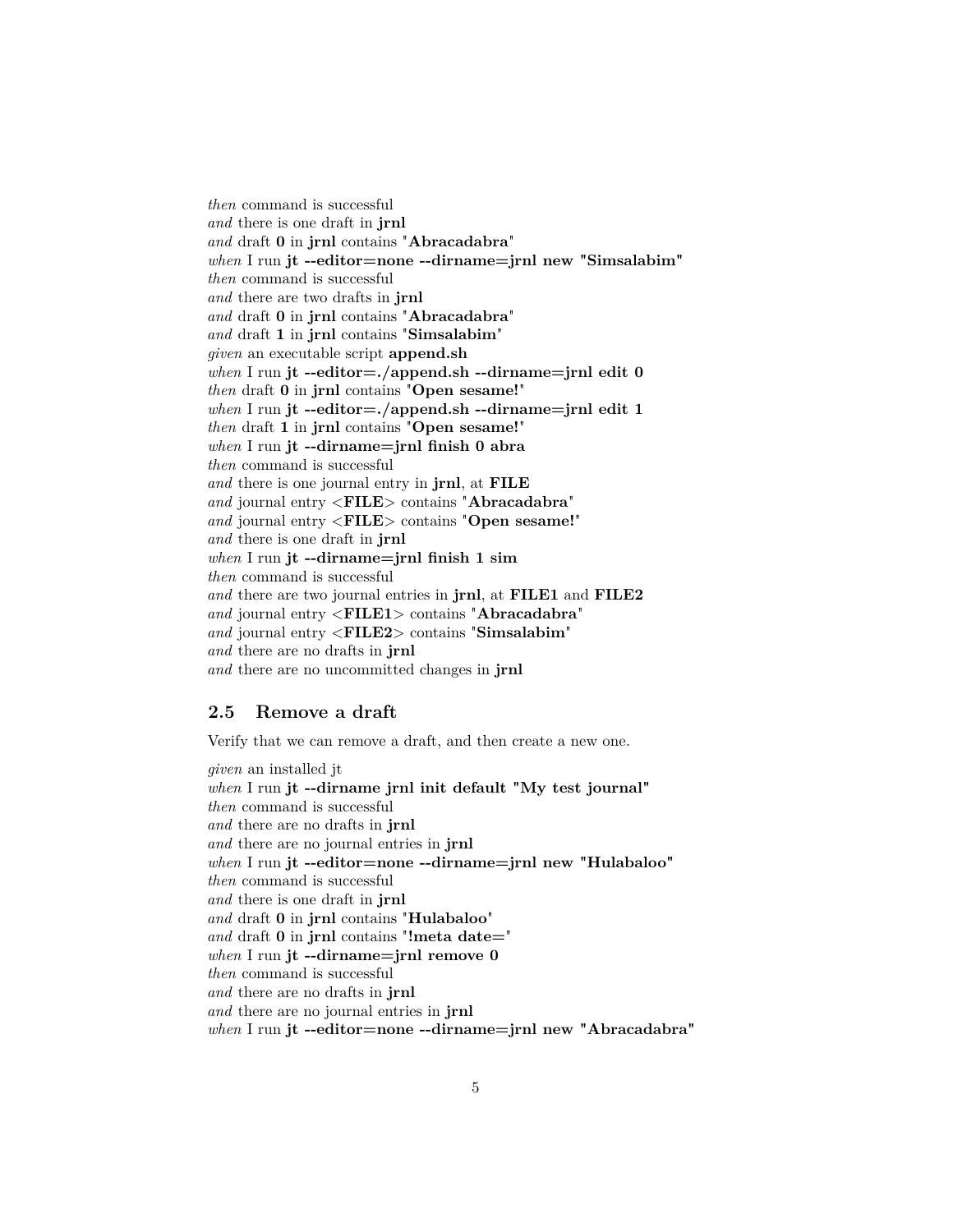*then* command is successful *and* there is one draft in **jrnl** *and* draft **0** in **jrnl** contains "**Abracadabra**" *and* draft **0** in **jrnl** contains "**!meta date=**"

### <span id="page-5-0"></span>**2.6 Override template for new journal entries**

Verify that we can have a custom template for new journal entries.

*given* an installed jt *when* I run **jt --dirname jrnl init default "My test journal"** *then* command is successful *given* file **jrnl/.config/templates/new\_entry** from **new\_entry\_template** *when* I run **jt --editor=none --dirname=jrnl new "Abracadabra"** *then* command is successful *and* there is one draft in **jrnl** *and* draft **0** in **jrnl** contains "**custom new entry template**"

File: **new\_entry\_template**

1 This is a custom new entry template.

# <span id="page-5-1"></span>**2.7 Use topic pages**

Verify that we can create a new topic page and a new entry referring to that topic page.

*given* an installed jt *when* I run **jt --dirname jrnl init default "My test journal"** *then* command is successful *when* I try to run **jt --editor=none --dirname=jrnl new --topic foo.bar "Abracadabra"** *then* command fails *and* stderr contains "**foo.bar**" *when* I run **jt --editor=none --dirname=jrnl new-topic topics/foo.bar "Things about Foobars"** *then* command is successful *and* file **jrnl/topics/foo.bar.mdwn** contains "**Things about Foobars**" *and* there are no uncommitted changes in **jrnl** *when* I run **jt --editor=none --dirname=jrnl new --topic topics/foo.bar "Abracadabra"** *then* command is successful *and* there is one draft in **jrnl** *and* draft **0** in **jrnl** links to "**topics/foo.bar**"